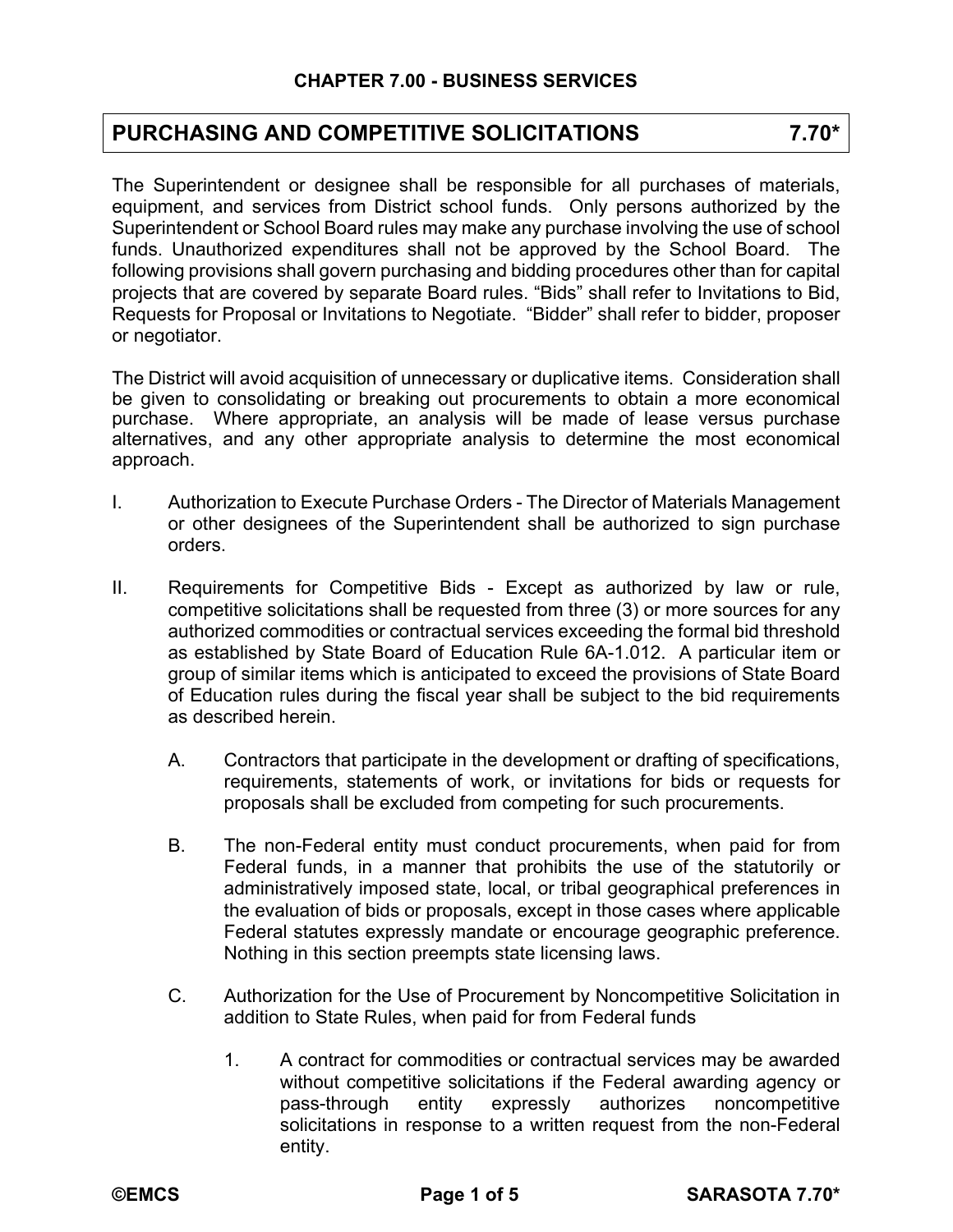## **CHAPTER 7.00 - BUSINESS SERVICES**

III. Bid Receipt, Opening, and Tabulation - Sealed bids shall be received in the Purchasing Office at the time and date designated in the request for bids. All bids shall be opened publicly in the presence of at least two (2) School Board employees.

The bid tabulation shall be signed by the Director of Materials Management or other designated person and the other School Board employee in attendance. Bids received after the designated time shall not be accepted or considered.

- IV. Award of Bids Each bid shall be awarded on the basis of the lowest and best bid which meets specifications with consideration being given to the specific quality of the product, conformity to the specifications, suitability to school needs, delivery terms and service, and past performance of the vendor. Samples of products may be requested when practical. The School Board shall reserve the right to reject any and all bids.
- V. Public Inspection of Bids Sealed bids, proposals or replies in response to a competitive solicitation shall be exempt from public inspection or copying as provided in §119.071, F.S. When documents are no longer exempt, they may be inspected and copied. The fee for photocopying shall be in accordance with the School Board rule 3.51, Copying of Public Records. Original bids and quotations and the transmittal envelopes shall not be removed from the Purchasing Office.
- VI. Award to Other Than The Low Bidder Any bid recommendation other than the low bid shall be accompanied by a written statement signed by the Director of Materials Management or other designated agent giving the reasons and justification for such action as provided herein. Single or combination items may be considered in determining the recommendation. This award criteria does not apply to Requests for Proposal or Invitations to Negotiate. The School Board may remove the name of any firm which has proven to be unreliable or unqualified from the bid list.
- VII. Bid Withdrawal A bidder may withdraw a bid before the designated time for opening bids by submitting a written request to the Director of Material Management and identifying the reason(s) for the desired bid withdrawal. A bidder shall not be permitted to withdraw a bid for any reason after the designated time for opening bids unless mutually agreed upon by both parties.
- VIII. Emergency Purchases The requirements for competitive solicitations may be dispensed with for the emergency purchase of commodities or contractual services when the Superintendent determines in writing that an immediate danger to the public health safety or welfare or other substantial loss to the District requires emergency action. After the Superintendent makes such a written determination, the Purchasing Department may proceed with the procurement of commodities or contractual services necessitated by the immediate danger, without requesting competitive solicitations. However, such an emergency purchase shall be made by obtaining pricing information from at least two prospective vendors, which must be retained in the contract file, unless the Superintendent determines in writing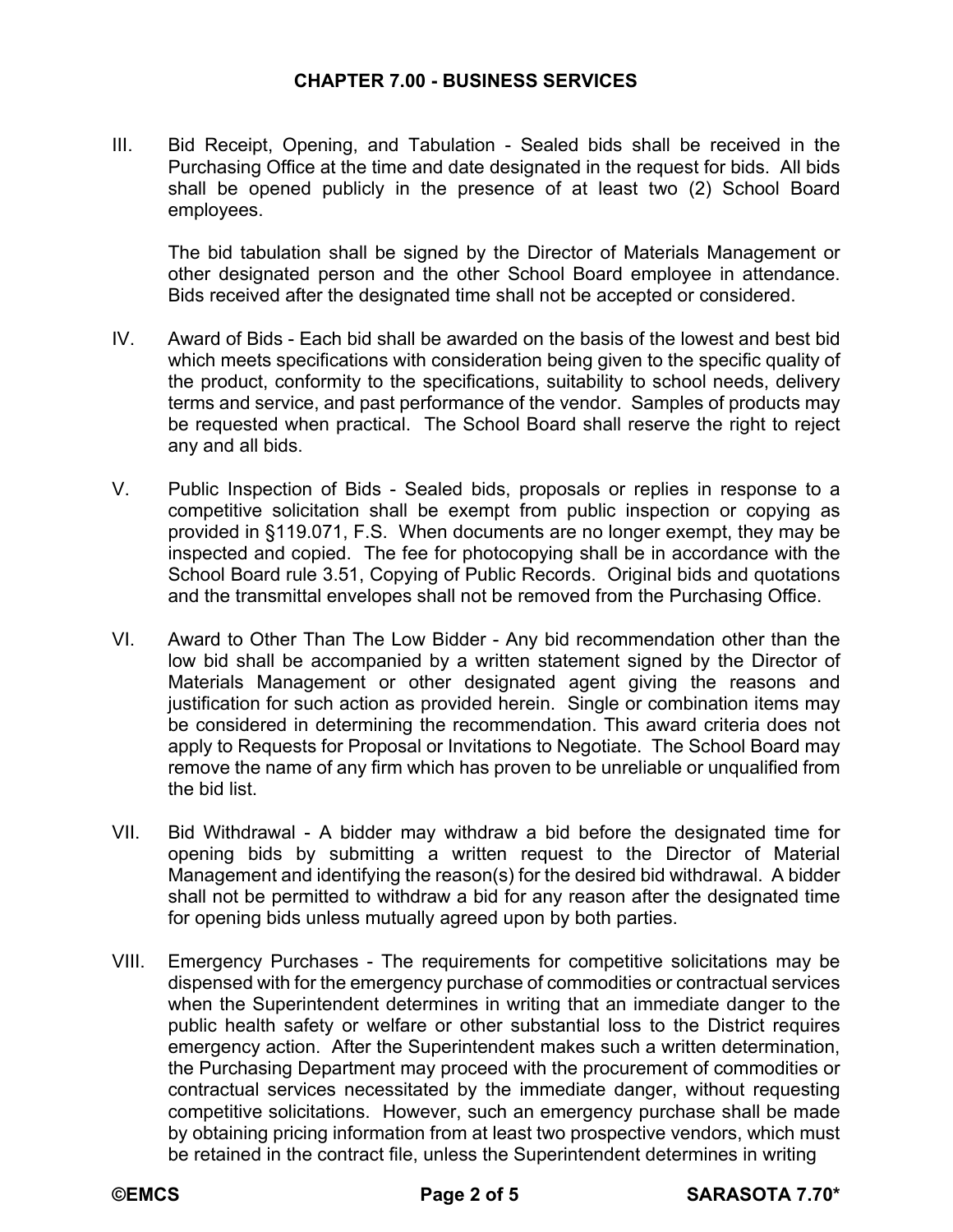## **CHAPTER 7.00 - BUSINESS SERVICES**

that the time required to obtain pricing information will increase the immediate danger to the public health, safety, or welfare or other substantial loss to the District.

- IX. Requisitions Each purchase utilizing a purchase order shall be based upon a requisition originating from the principal or District department head. Each requisition or contract shall be properly financed, budgeted, and encumbered prior to issuing a purchase order. Under extreme emergencies, the Director of Materials Management or designee may grant permission for a purchase without a requisition; provided, however, any emergency purchase shall be followed immediately with an emergency requisition. A purchase shall not precede a requisition except under emergency conditions.
- X. Quotations for Purchases Below the Formal Bid Threshold Written quotations for purchases exceeding the micro-purchase threshold as established by the Code of Federal Regulations 2 CFR 200.67 up to the formal bid threshold as established by State Board of Education Rule 6A-1.012 shall be solicited from at least three (3) sources.
	- A. Additional Requirements for Quotations for Purchases Below the Formal Bid Threshold
		- 1. Procurement by micro-purchases. Procurement by micro-purchase is the acquisition of supplies or services, the aggregate dollar amount of which does not exceed the micro-purchase threshold (2 CFR 200.67). Micro-purchases for commodities and services under this threshold, shall be distributed equitably, (when practical), among qualified suppliers without soliciting competitive quotes if the Superintendent considers that the price is reasonable.
- XI. Subject to provisions of law, the Superintendent may authorize purchases based upon bids approved by the State of Florida, or other government agencies.
- XII. Acquisition of Professional or Educational Services The Superintendent is authorized to contract for professional or educational services to complete projects or activities authorized or approved by the School Board.
	- A. Selection of an architect, professional engineer, landscape architect, or land surveyor to perform professional services for a School Board project shall be in accordance with the School Board rule entitled, "Selecting Professional Services."
	- B. Contracts or commitments exceeding limits established by State Board of Education rule for educational services or professional services shall be approved by legal counsel and the School Board prior to execution.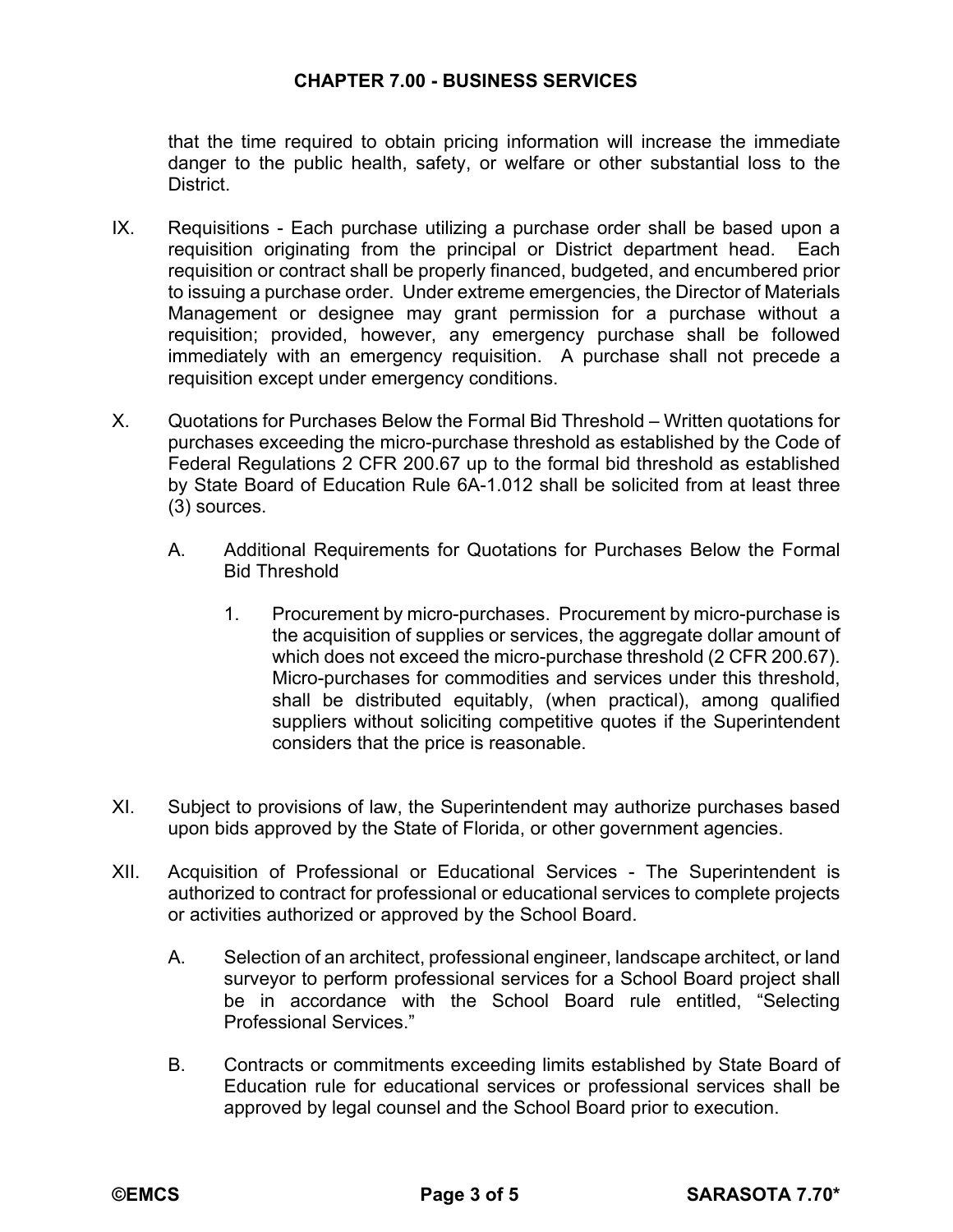- XIII. Conflict of Interest The following provisions shall apply for conflict of interest. Any violation of these provisions by a School Board employee may be grounds for dismissal.
	- A. No contract for goods or services may be made with any business organization in which:
		- 1. The Superintendent or School Board member has any financial interest of five percent (5%) or more;
			- a. The five percent (5%) rule does not apply when paid for from Federal Funds: No employee, officer, or agent may participate in the selection, award, or administration of a contract supported by a Federal award if he or she has a real or apparent conflict of interest. Such a conflict of interest would arise when the employee, officer, or agent, any member of his or her immediate family, his or her partner, or an organization which employs or is about to employ any of the parties indicated herein, has a financial or other interest in or a tangible personal benefit from a firm considered for a contract.
		- 2. A spouse or child of the Superintendent or School Board member has an employment relationship or material interest as defined by Florida Statutes; or,
		- 3. A School Board employee has an employment relationship or material interest as defined by Florida Statutes.
	- B. No School Board employee may directly or indirectly purchase or recommend the purchase of goods or services from any business organization in which his/her spouse or child has a material interest as defined by Florida Statutes.
	- C. School Board employees or officials may not use bid prices or school prices or receive gifts or any preferential treatment in making personal purchases. A School Board employee shall not be prohibited from participating in any activity or purchasing program that is publicly offered to all School Board employees or in District surplus sales provided there is no preferential treatment.
	- D. Nothing in this section prevents any individual from participating in and being awarded a purchase or competitive solicitation as permitted by Florida Statute.
- XIV. The School Board of Sarasota County, Florida, will receive and give consideration to the prices available to it through the use of the program for on-line procurement of commodities and contractual services as referenced in section 287.057(22),